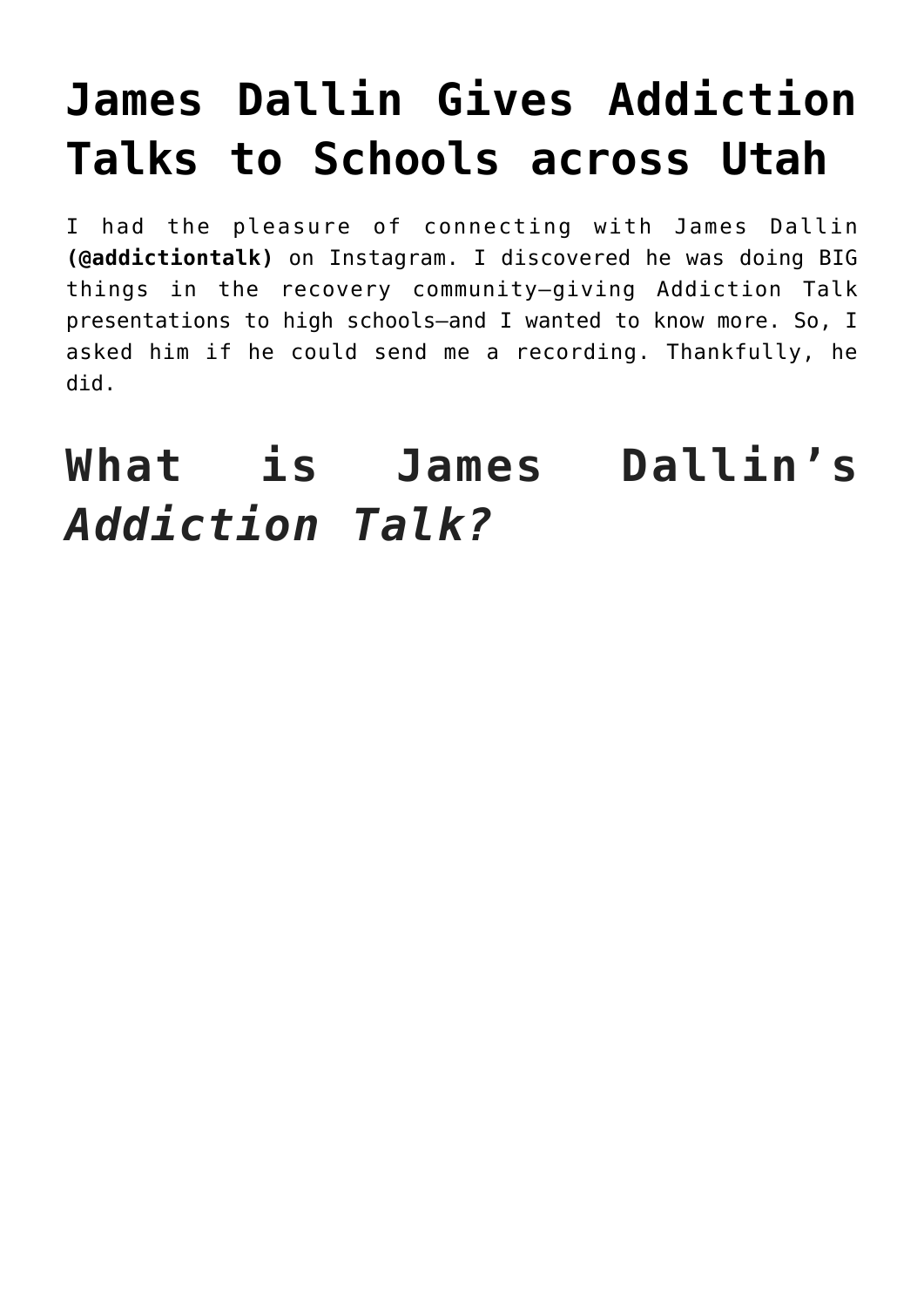

James takes the students on a journey—accompanied by photos that portray the evils of the drug world—through alcoholism and methamphetamine addiction. In a time when drugs often highjack the lives of teenagers, James' Addiction Talk leaves a mark.

He starts by telling the students he is a people lover.

Raw. Real. Unfiltered. His delivery is clear, fast paced and keeps the attention from drifting.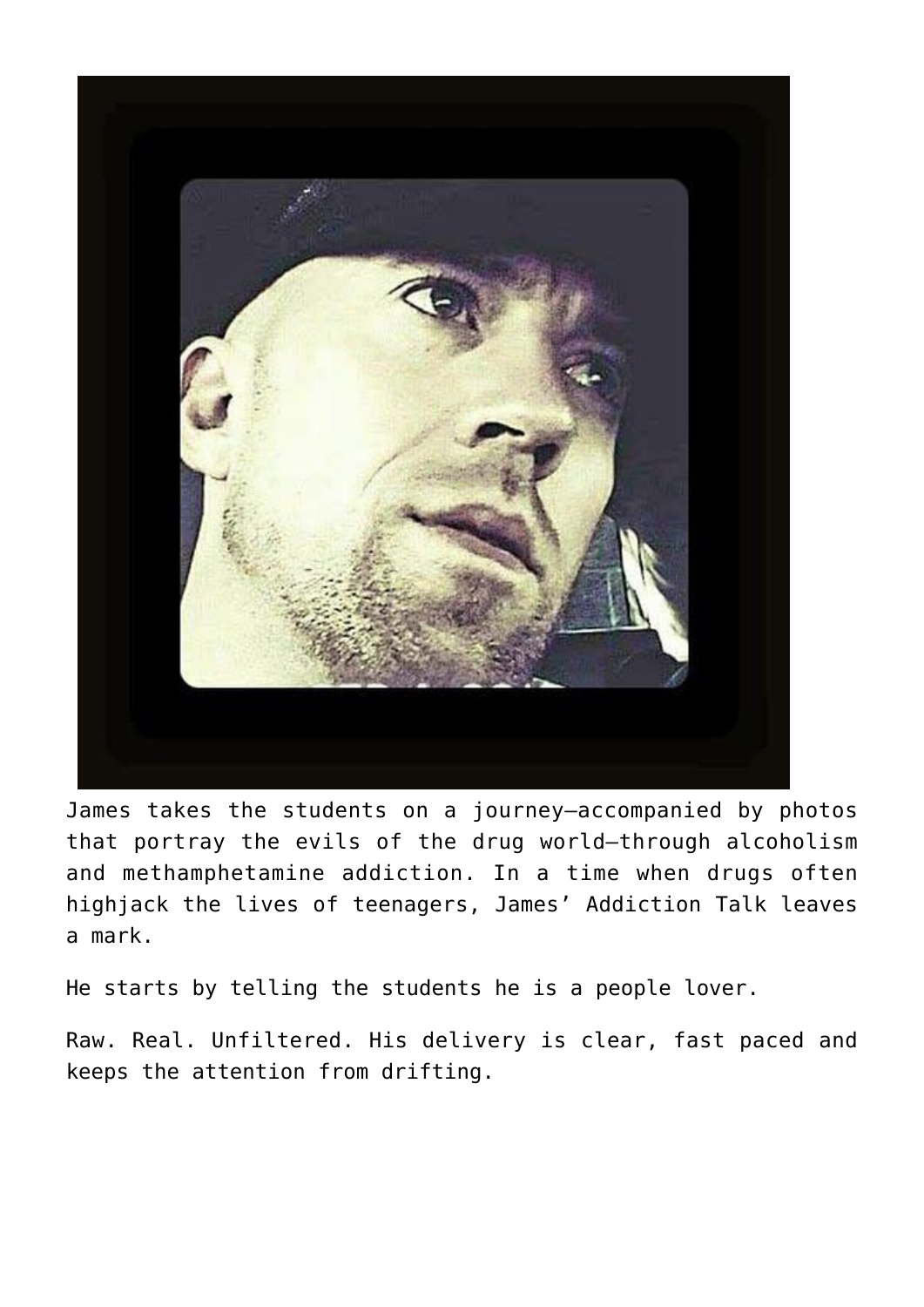## **A Sixty Year Old Gun Expert**



"Can a sixty year old gun expert, who has never had an accident, *have an accident?"*

James wasn't a sixty year old gun expert, but it seemed he was a thirty four year old who knew a thing or two about life manageability. He tells us of his happy family. Wife. Kids. Good paying real estate job. He articulates his story well, but it is laced with a sense of impending darkness.

# **The Dawning of Unmanageability**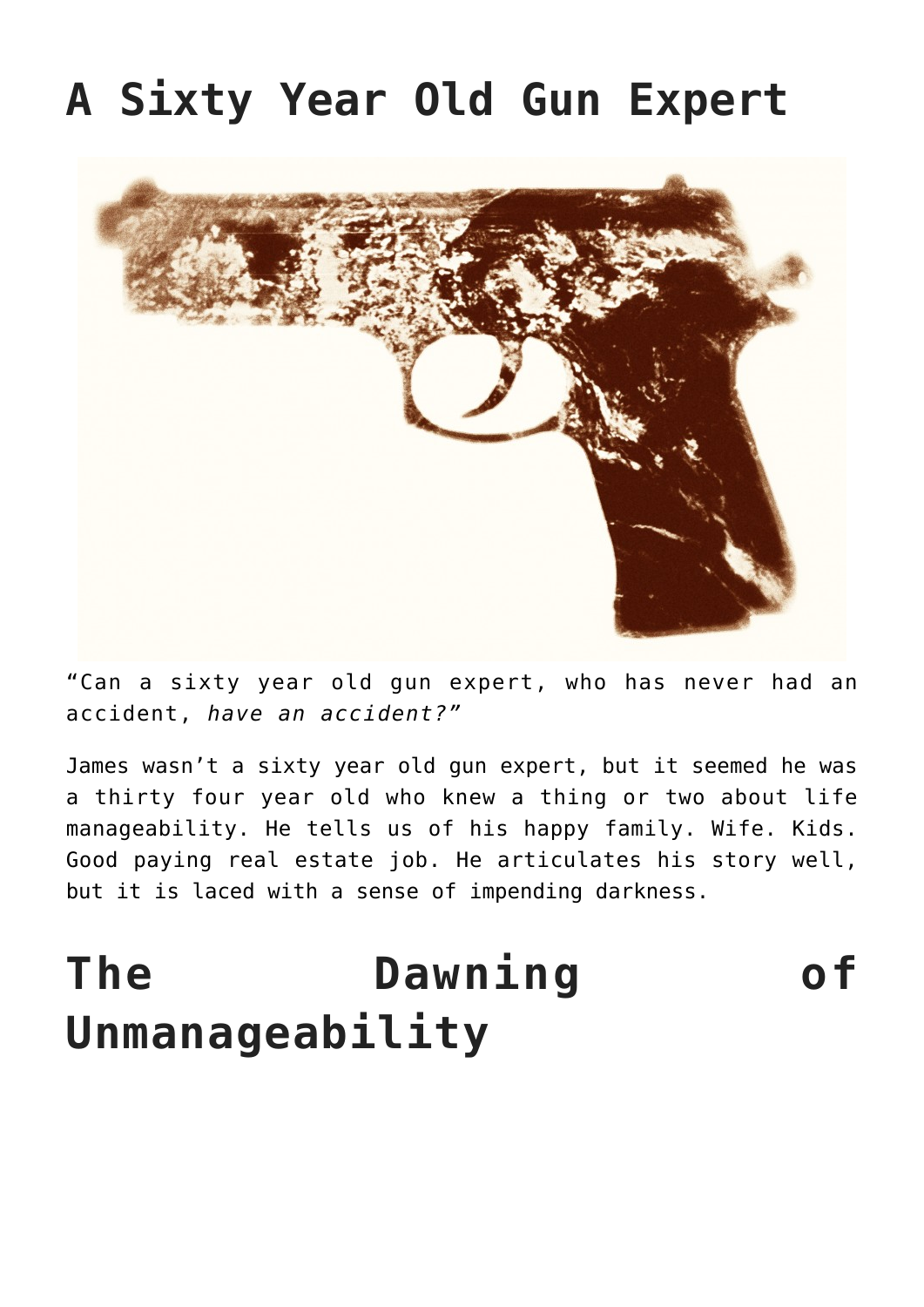

When the real estate market crashed in 2008, James' job suffered, and so did he. At thirty four, depression hit and he sought comfort in alcohol. It gave him happiness, he said. But it was fake happiness. The kind that doesn't last. The kind that is a lie. That fake happiness dug in him a deeper hole and left him on a hospital bed with two options.

- 1. Keep drinking and within six months die by the liquid grip of alcohol.
- 2. Get sober.

James white knuckled it and got sober. Depression remained.

# **Impending Doom Arrives**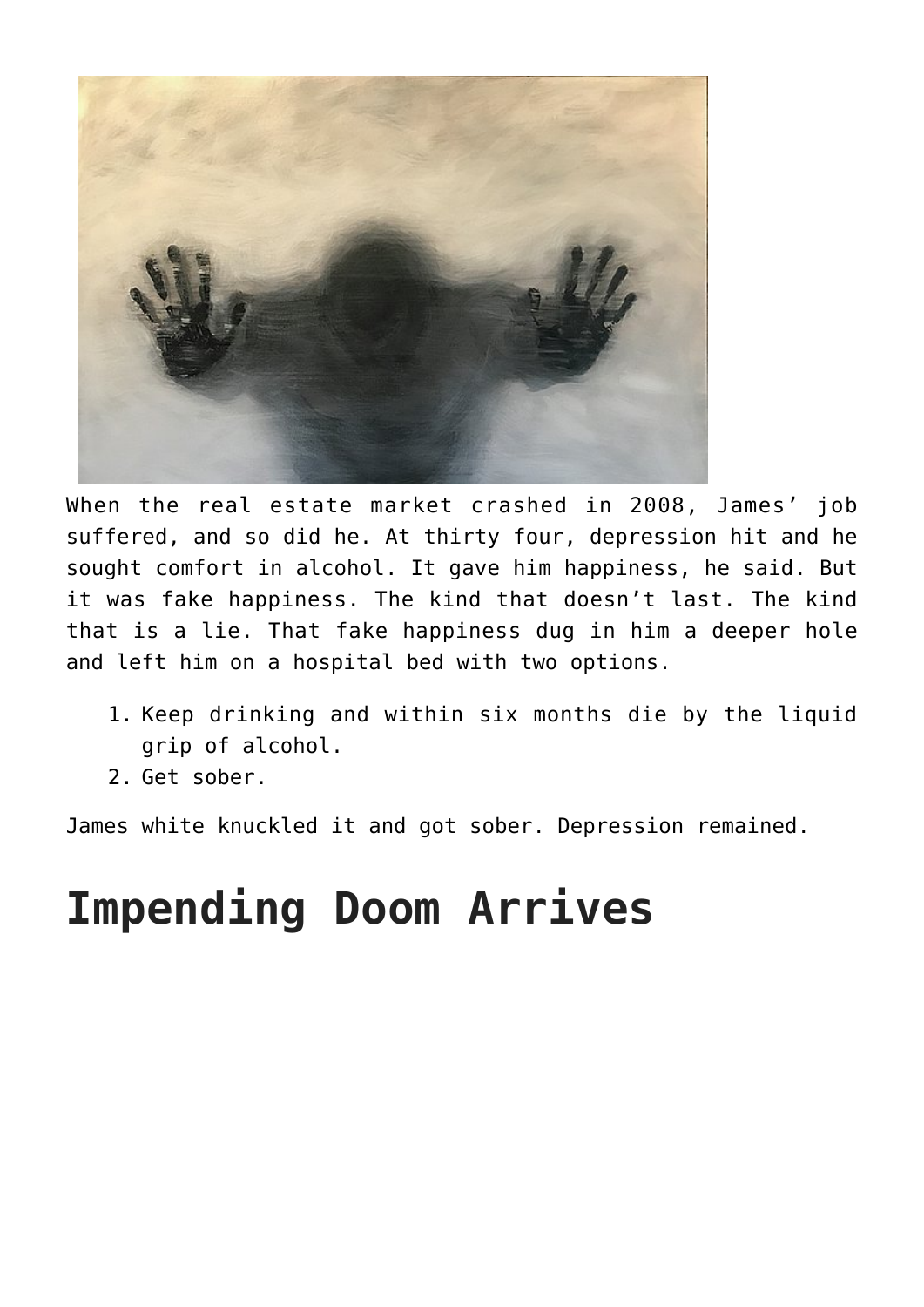

This is where the, "Holy  $s^* \# t$  this  $s^* \# t$  is real," comes in. James tells the students of how after he got sober, he started working seventy hour weeks as a manager of a local store. A customer came in one day and offered him some meth. He obliged and took the pipe. What followed was a five year run with the deadly drug that caused him to abandon his family and his compassion—it had robbed him of his love for people. His retelling comes equipped with graphic images of his drug paraphernalia, faces of meth and images of those whose lives have been taken by the drug.

#### **The Bee and the Sting**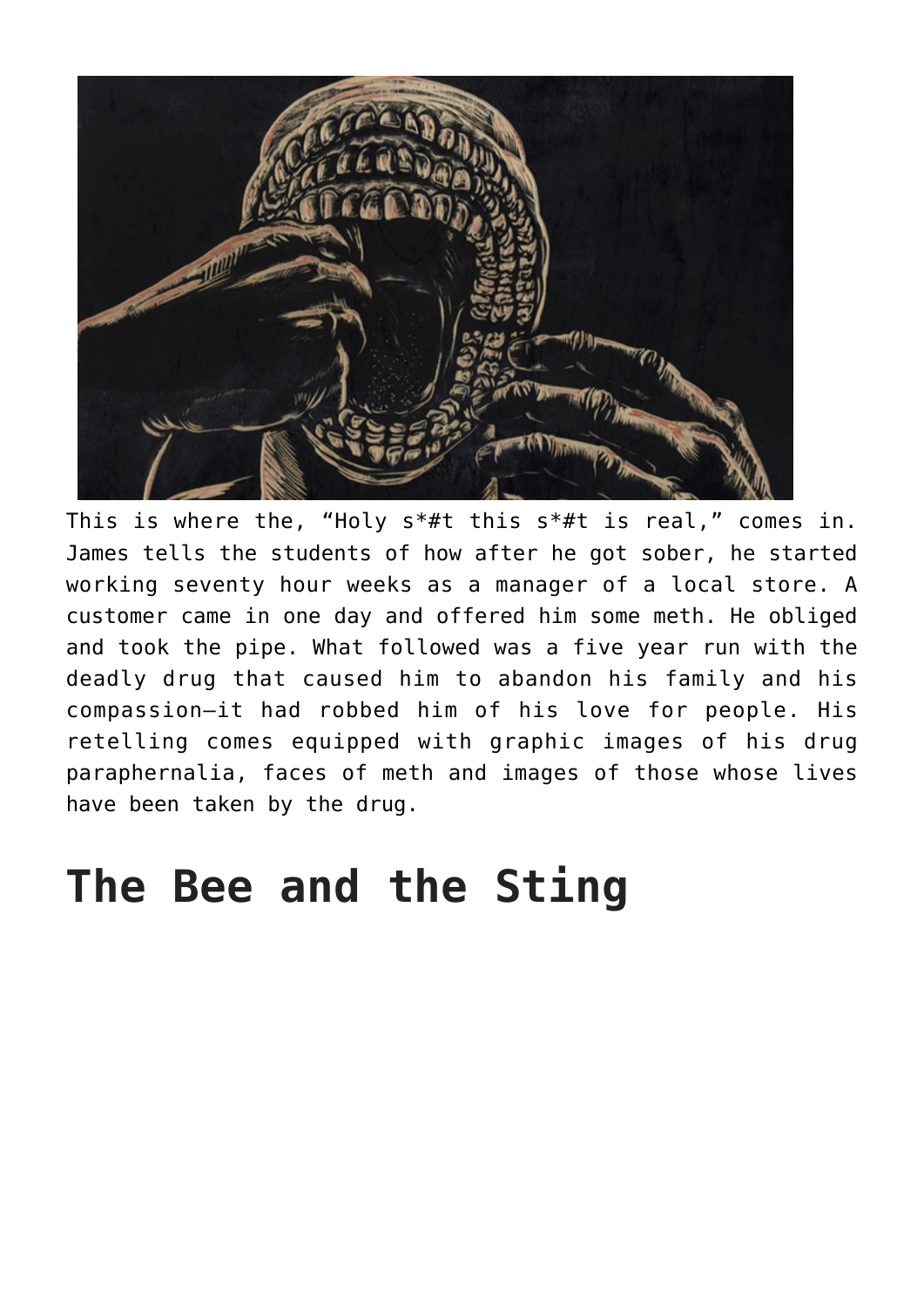

Once the stomachs in the room have had a chance to settle, James intertwines a deep lesson into his presentation. *The Allergy.* 

James is allergic to bee stings. If he gets stung, he'll have an allergic reaction that will kill him if he doesn't get treatment. He stresses that he is allergic to drugs and alcohol in the same way—if he puts them in his body, he will lose everything and possibly end up dead in the ground. He turns his attention to the students and ensures that they hear him when he says some of them in the room are also allergic to drugs and alcohol—that if they put them in their body, there is a strong possibility they will also lose everything and end up dead.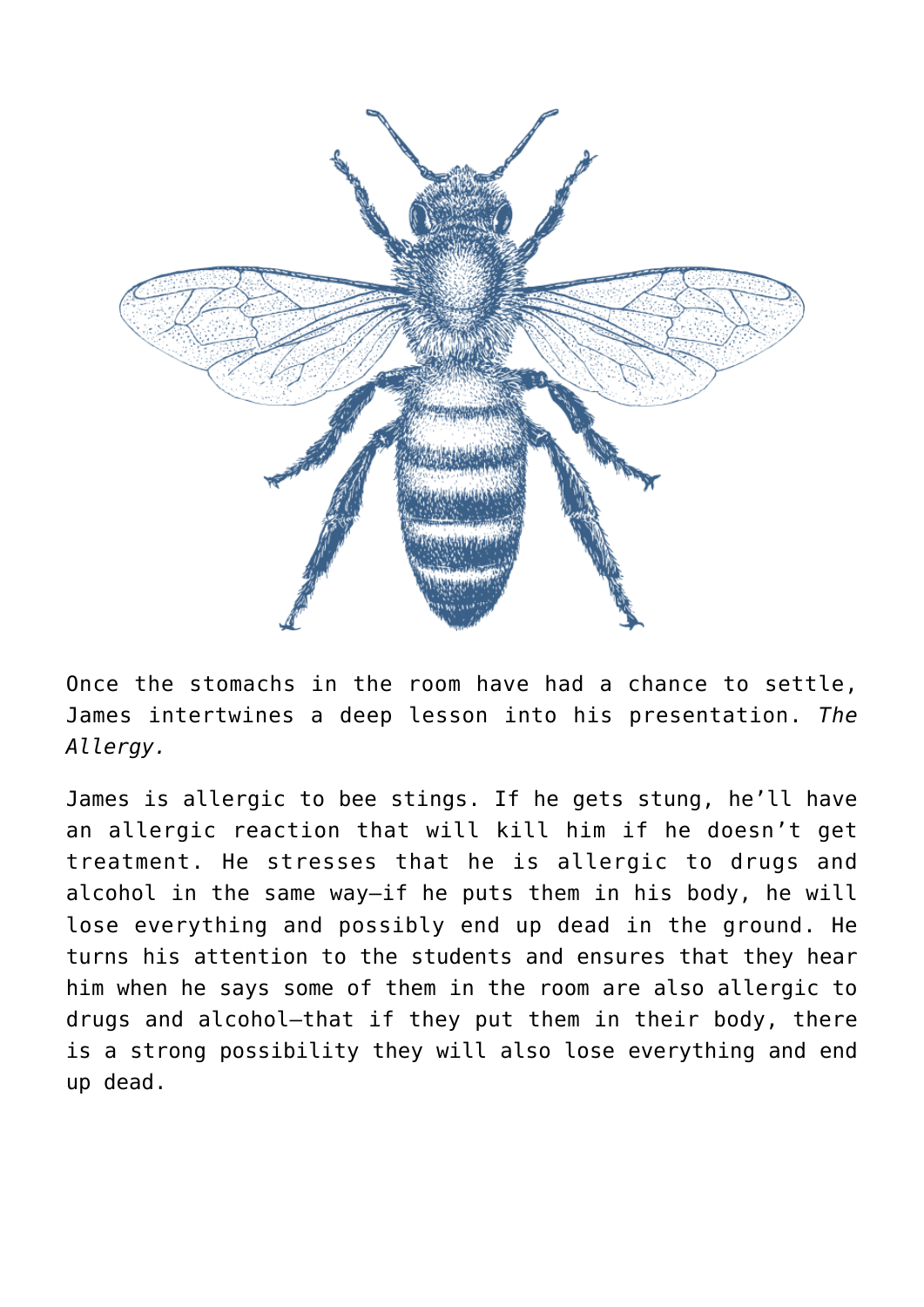# **Why is Addiction Talk Crucial to Have?**



Addiction doesn't discriminate. A rich sixty year old gun expert can accidentally shoot his foot off if he doesn't approach his gun as if it's always loaded, just as a thriving thirty-four year old real estate broker can fall into a methamphetamine induced hell if he isn't aware of the trap. And, a high school teenager can get caught in the trap too.

Adderall, cocaine, meth, xanax, vicoden, oxycontin—**ALL OF THESE DRUGS WERE SOLD AT MY SUBURBAN HIGH SCHOOL.** This is often the place where it starts. Seeing the reality of what can happen, although dark in experience, can shed invaluable light onto the topic.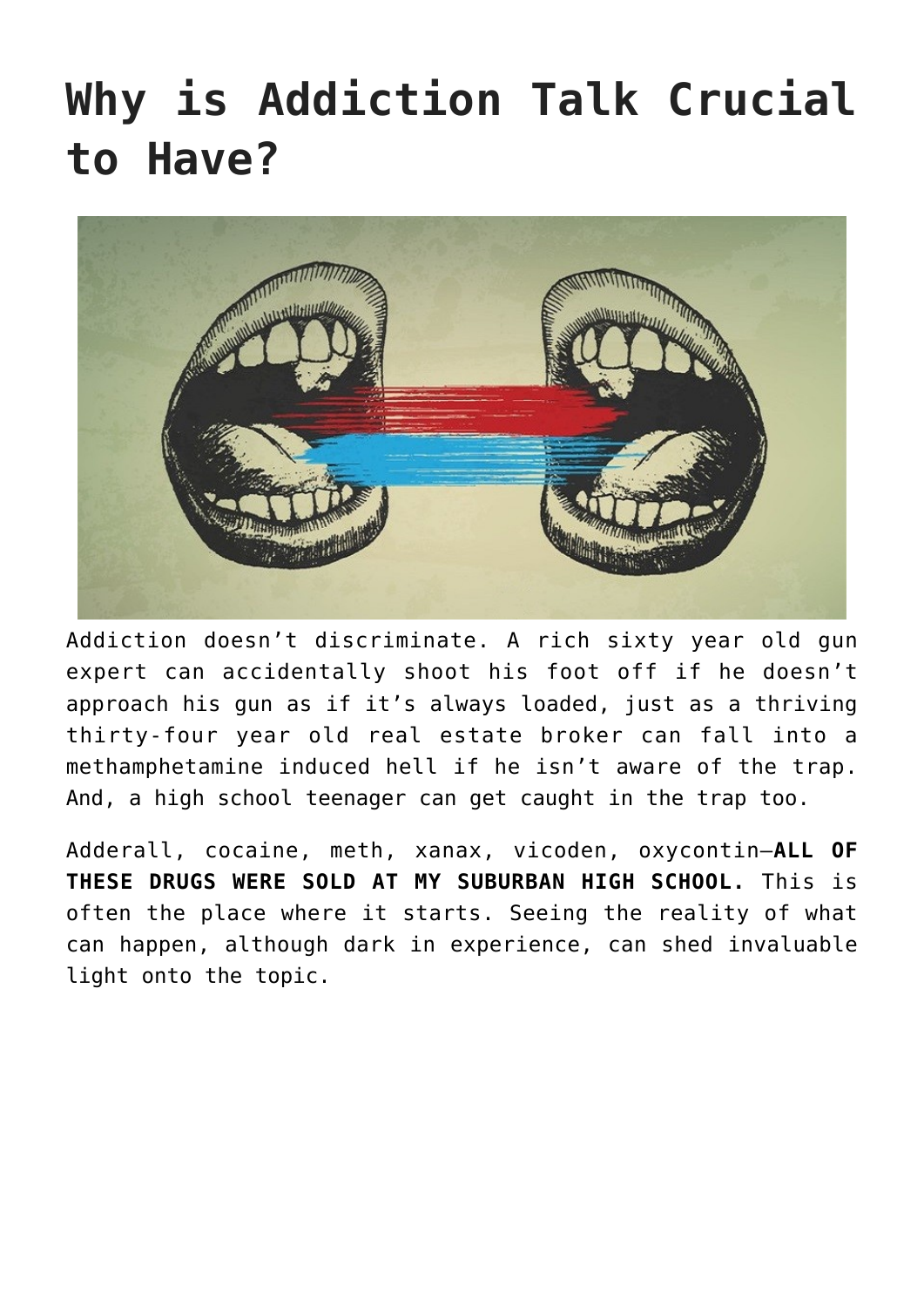

With Addiction Talk, the students can experience the hell of drug abuse from James' point of view. They can walk in his shoes and feel the feelings he felt and see the things he saw without ever having to go there themselves. They can then ask questions about the experience once the presentation is over. Addiction Talk is gritty and it isn't comfortable but it is a conversation that needs to be had to prepare the younger generation for the time when drugs come knocking on their door.

Speaking out on a topic so commonly shunned and despised is a courageous thing to do. And, James standing in the flesh giving Addiction Talks is a message of hope in itself. He has given talks to over thirty junior highs and high schools across Utah and has impacted hundreds of students. You can contact him at [www.jamesdallin.com.](http://www.jamesdallin.com/) Or, find him on Instagram **@addictiontalk**

If you have any questions or would like to share your experiences about Addiction Talk, you can do so in the comment